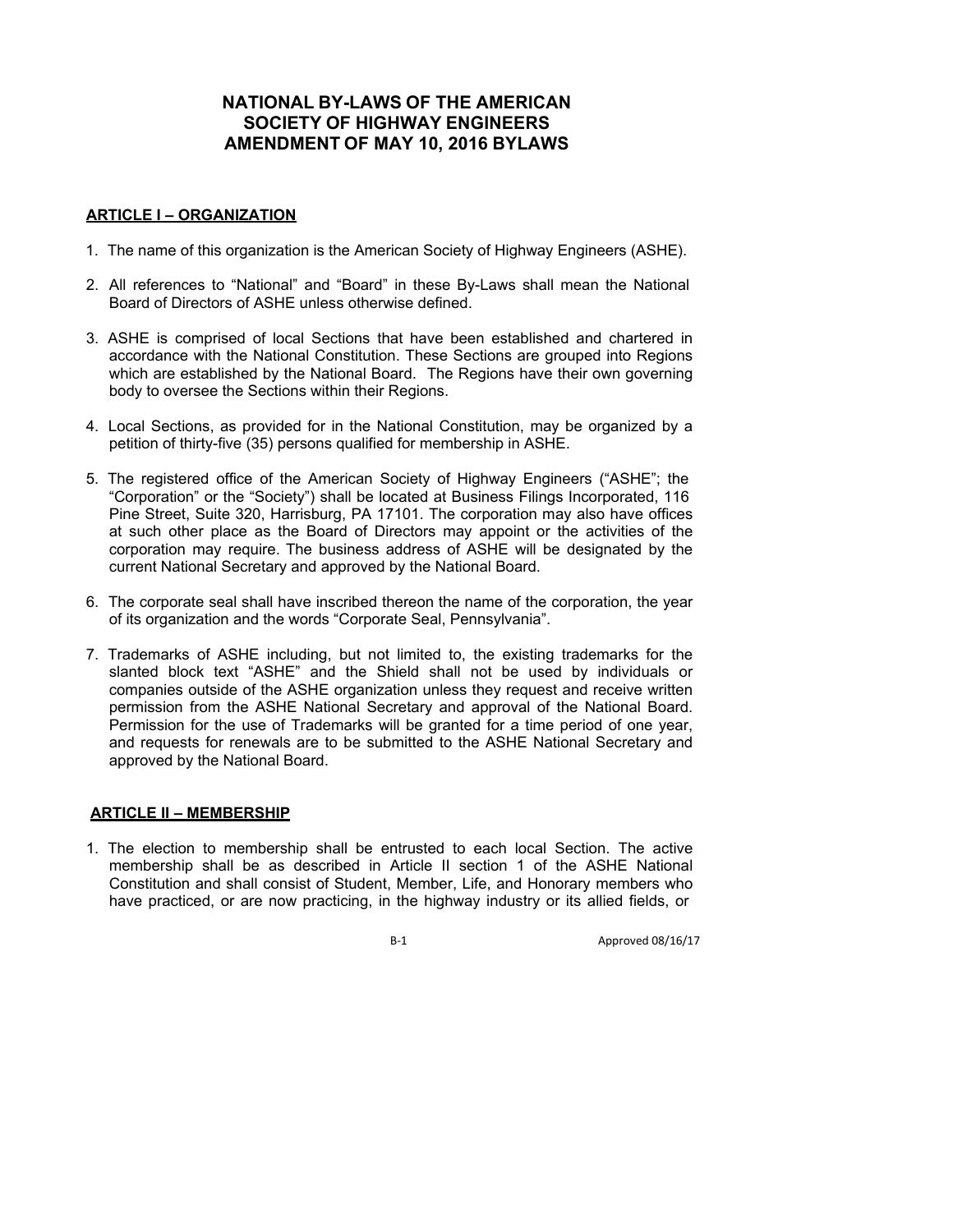are students actively interested in the highway or transportation industry. Additional requirements for Honorary and Life members are:

- a. Honorary Member
	- i. Honorary Members shall be proposed to the National Board by petition of not fewer than 10% of the National ASHE membership.
	- ii. The National Board shall elect Honorary Members.
	- iii. The number of Honorary Members shall not exceed one percent (1%) of the National ASHE membership.
	- iv. No member of the National Board shall vote on his/her own admission to Honorary Membership.
	- v. A person elected to Honorary Membership shall be notified within 90 days of approval by the National Secretary.
- b. Life Member
	- i. Life Members shall have been a dues paying member of the section for twenty-five (25) years, and shall have been active in ASHE activities.
	- ii. The Section Board selects Life Members from their Section membership roster.
	- iii. Those members who attained Life Membership status prior to 1991 are exempt from National Assessment. The National Assessment for those who attained Life Membership status subsequent to 1991 will be billed to and paid by the Life Member's Section.
- 2. Any person desiring to become a member shall make written application to a Section Secretary. Such application shall be in such form and contain such data as prescribed by the National Board. Upon receipt of recommendation for acceptance, the application shall be submitted to the Section Board of Directors for approval. If approved, the application shall be forwarded to the National Secretary for inclusion in the membership roster. The National Secretary shall notify the Section Secretary of the inclusion of new members in the National Roster.
- 3. Any member of ASHE may resign his/her membership by a written communication to their Section Secretary. The Section Secretary shall notify the National Secretary to have the member removed from the Section membership roll for the annual dues assessments as descripted in Article VII.
- 4. Any member who resigned in good standing may return to his/her former membership by a written request to the Section Secretary, and payment of the National and Local Section dues.
- 5. The National Board, by affirmative vote of two-thirds, may suspend or expel a member for any violation of the ASHE National Constitution, these By-Laws, the ASHE Code of Ethics, or the guidelines and policies contained within the ASHE Operation Manual established by the National Board or any person convicted of Local, State or Federal felonies. A member whose suspension or expulsion is being considered shall be notified by the Section Secretary by registered mail, and shall be

B‐2 Approved 08/16/17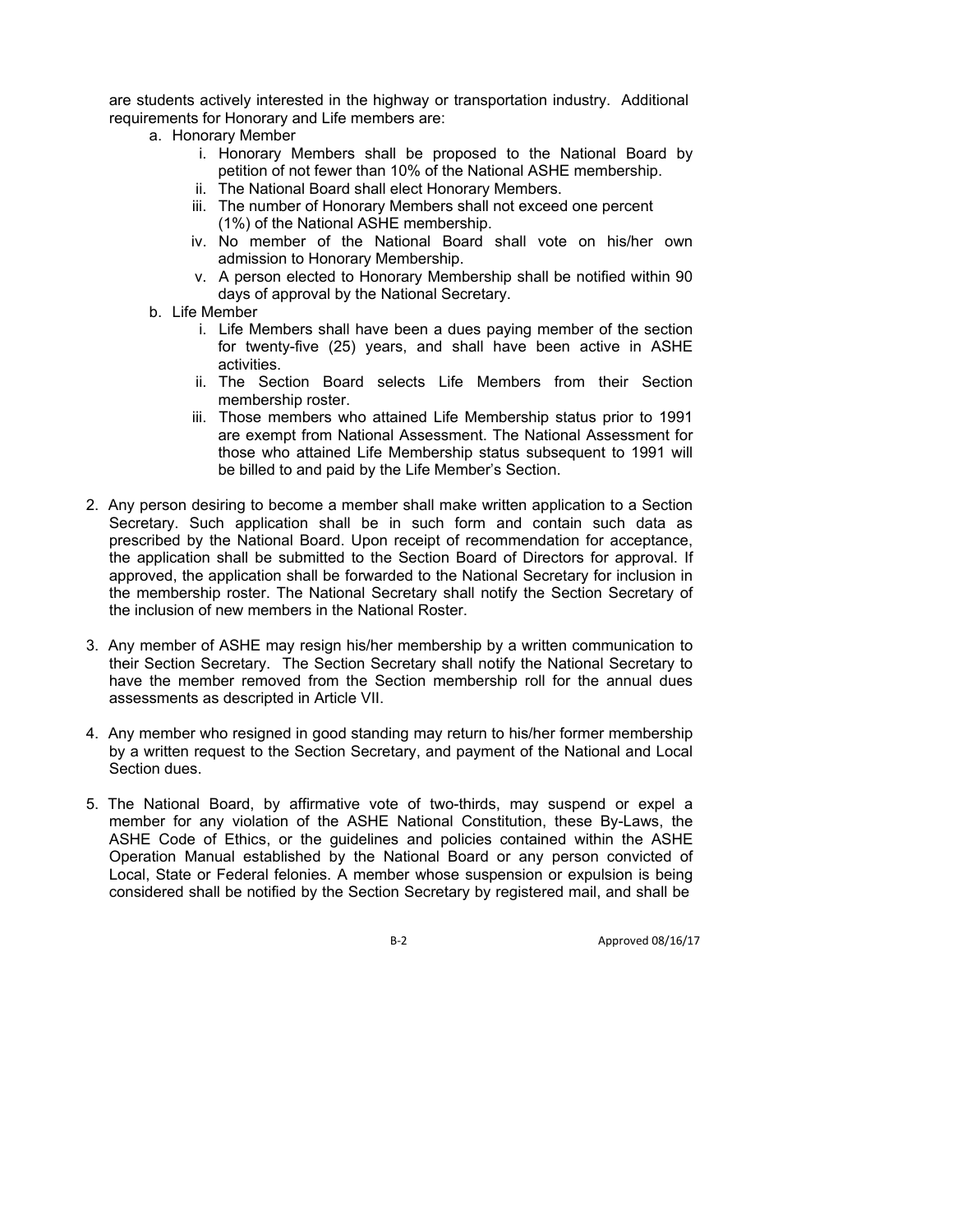advised of the charges against them at least 30 days prior to the proposed date of suspension or expulsion. If the member so desires, he/she may submit a defense, either in person or in writing to the Section Secretary, which shall be considered by his/her Section Board of Directors as part of the expulsion procedure. Any member against whom such action is taken may, upon written application, appeal to the National Board. Such written application must be submitted to the National Secretary within thirty (30) days of notice of expulsion or it will not be considered. The action taken by the National Board shall be binding and final.

- 6. Upon review of a signed, written request from any suspended or expelled member which was submitted to the National Secretary, the National Board may, by the affirmative vote of two-thirds, reinstate the member upon such terms as the National Board may deem appropriate.
- 7. Membership in this organization is neither transferable nor assignable to another member or non-member.
- 8. Membership in ASHE may, at the discretion of the National Board, be evidenced by Certificates of Membership, in which case they shall be in such form and style as the National Board may determine. Certificates shall be signed by the National President or a National Vice-President, and by the National Secretary, and shall bear the corporate seal.

### **ARTICLE III – MANAGEMENT**

#### **Section 1 – Structure**

- 1. ASHE will be governed by the National Board.
- 2. The National Board shall be comprised of the Officers, the Immediate Past President and a National Director or Directors from each Region.
- 3. The National Executive Committee consists of the National President,  $1<sup>st</sup>$  and  $2<sup>nd</sup>$  Vice Presidents, Immediate Past National President, National Secretary, National Treasurer, and Chairperson of the Operations & Oversight Committee (OOC). Other non- voting committee members may be designated by the National President per the National Constitution.
- 4. Any National Officer, National Director or Committee Chair may be removed by the National Board, whenever in its judgment the best interests of ASHE will be served thereby, but such removal shall be without prejudice to the individual rights of any person so removed.
- 5. If a position on the National Board becomes vacant for any reason, the National Board will make the final decision on whether the vacant position will be filled for the

B-3 Approved 08/16/17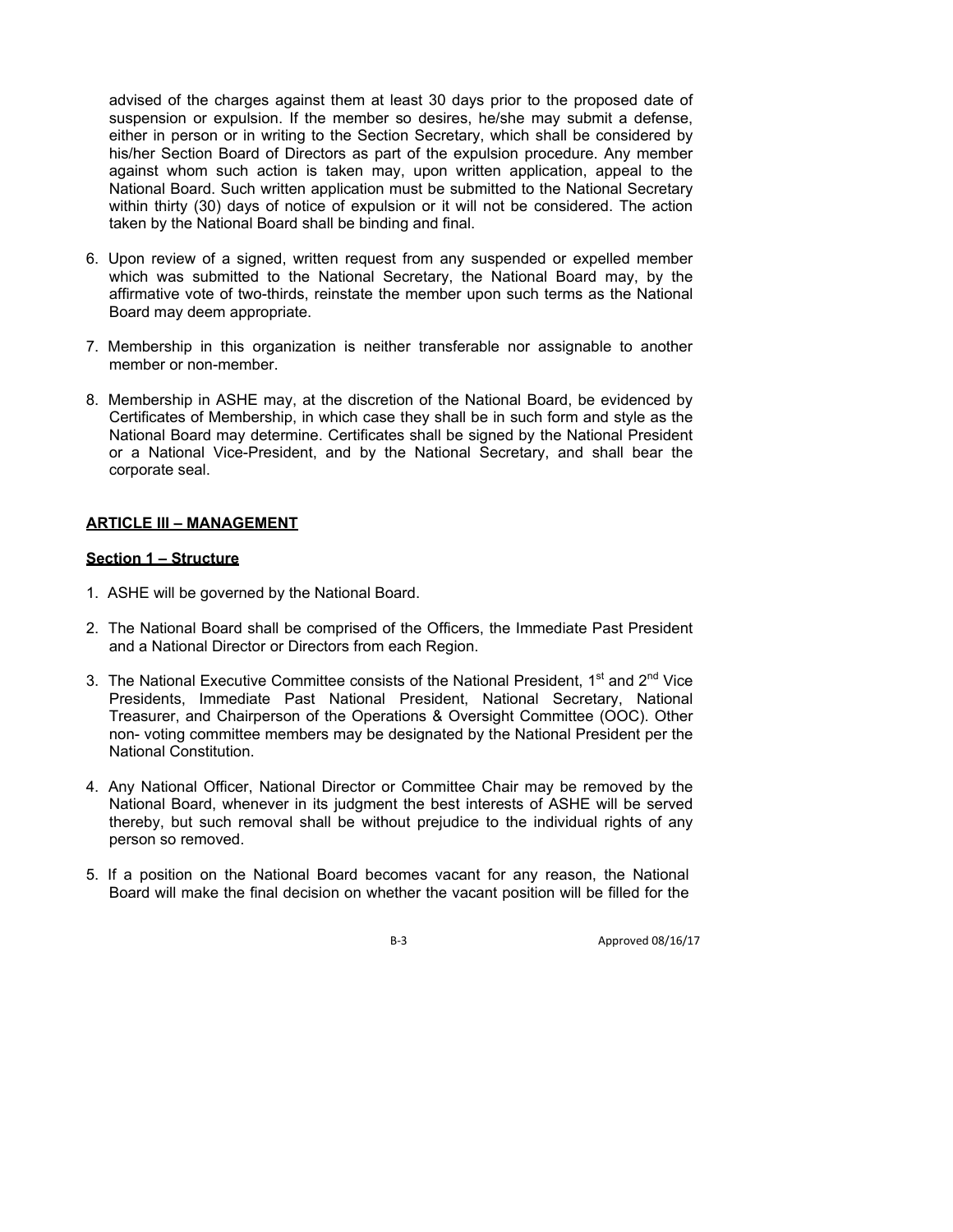unexpired term. For positions other than a National Director position, the National Board will determine the successor. If the vacant position is a National Director position then the Region affected by the vacancy will be asked to work with the Sections to identify potential candidates which the Regional Board will present to the National Board. The National Board will be responsible for selecting the individual to fill the vacant position until the next election cycle.

6. If the Regional boundaries are adjusted, the National Board shall establish an interim transition plan to provide for equitable Regional representation on the National Board.

### **Section 2 – Operations**

- 1. The business address of ASHE will be designated by the current National Secretary and provided, in writing, to all National Board Members, Regions, Sections and Standing Committee Chairs within thirty (30) days of the National Secretary taking office.
- 2. The National Board shall manage the membership and conduct the administrative affairs of the organization.
- 3. The fiscal year of ASHE shall begin on June  $1<sup>st</sup>$ .
- 4. The National Board shall act in all matters concerning the business and financial interests of ASHE, and in the discharge of its duties, shall have the power, within the limitations of the National Constitution and these By-Laws, to execute any measure deemed necessary. The function of the National Executive Committee is to assess and implement an annual operating strategy of the National Board and to conduct the administrative ASHE affairs, at times when the National Board is not in session.
- 5. Paid support staff, who are not members of the National Board, may be used by the National Board as deemed necessary.
- 6. At the National, Regional, and Section levels of ASHE, records shall be maintained of:
	- a. The proceedings of the National, Regional, and Section Board meetings;
	- b. The original or a copy of the applicable By-Laws, including all amendments thereto to date;
	- c. A roster of member names and contact information; the membership roster shall be maintained, at all levels, using the ASHE National Database.
	- d. Complete and accurate financial information including bank accounts records.

These records shall be made available to any member in good standing upon submission of written request to the National, Regional or Section Secretary.

7. All checks or demands for money and notes of ASHE shall be signed by an Officer or Officers which have been designated by the National, Regional or Section Board.

B-4 Approved 08/16/17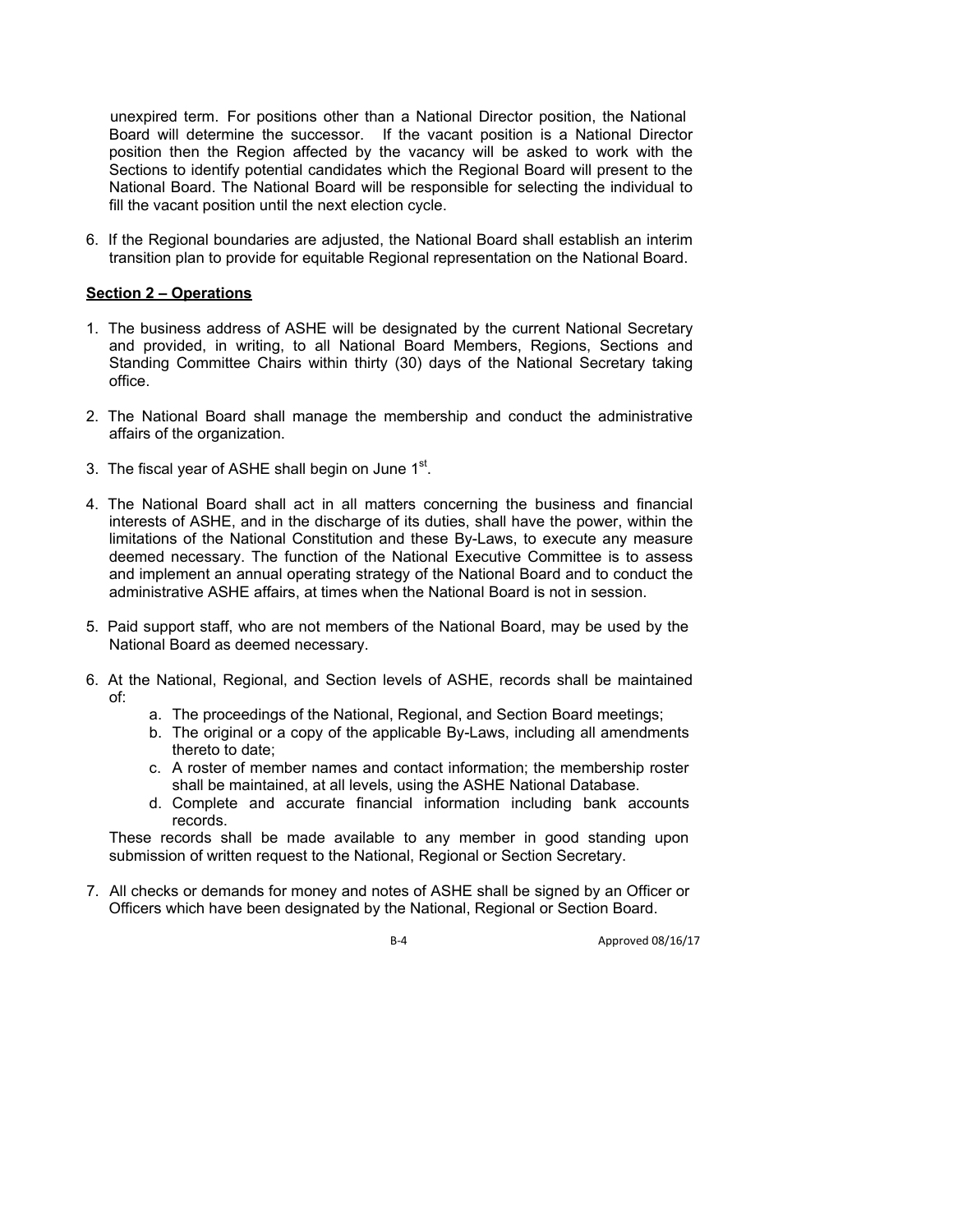- 8. The National President, with assistance from the National Secretary and National Treasurer, shall preside over the Annual Membership Business Meeting held during the National Conference. The following reports will be presented:
	- a. The Secretary's Report will consist of a summary of the total membership as of the date of the report together with a statement of an increase or decrease in membership; a statistical breakdown of membership by category including professional, government, consultant, contractor and other; notification of any unpaid assessments; and the announcement of membership awards.
	- b. The Treasurers Report will consist of a statement of income, expenses, assets and liabilities as of the date of the report.
- 9. Whenever written notice is required to be given to any person, it may be given to such person, either personally or by sending a copy thereof by first class mail, postage prepaid, or by fax or electronic mail, to his/her address appearing in the records of ASHE, or, in the case of National Directors, supplied by him/her for the purpose of notice. If the notice is sent by mail, fax, or electronic mail, it shall be deemed to have been given to the person entitled. A notice of meeting shall specify the date, time, location and agenda/objective of the meeting and any other information required by statute or these By-Laws.
- 10.The National Secretary and National Treasurer shall each provide a Fidelity Bond in an amount to be determined annually by the National Board in accordance with the financial condition of ASHE to indemnify ASHE from loss. The premium of said bonds is to be paid by ASHE. Additionally, the National Board may secure the fidelity of any or all such National Officers with the purchase and maintenance of bonds, insurance or any other means permitted by law.
- 11. ASHE may purchase and maintain insurance on behalf of the aforesaid persons or National Committees' personnel representing the organization's interests to the extent authorized by law and approved by the National Board.

### **Section 3 – Other**

- 1. National Board Members shall not receive any stated salary for their services except by resolution of the National Board. Expenses to attend regular or special meetings of the National Board, or other approved ASHE activities, may be reimbursed by either the actual expense of attendance, a fixed stipend or a combination of both as approved by the National Board.
- 2. Whenever the activities of ASHE involve the charging of fees or prices for its service or products, it shall have the right to receive such income. All such income shall be applied to the maintenance and operation of ASHE and in no case shall be divided or distributed in any manner whatsoever among the members of ASHE including the

B-5 Approved 08/16/17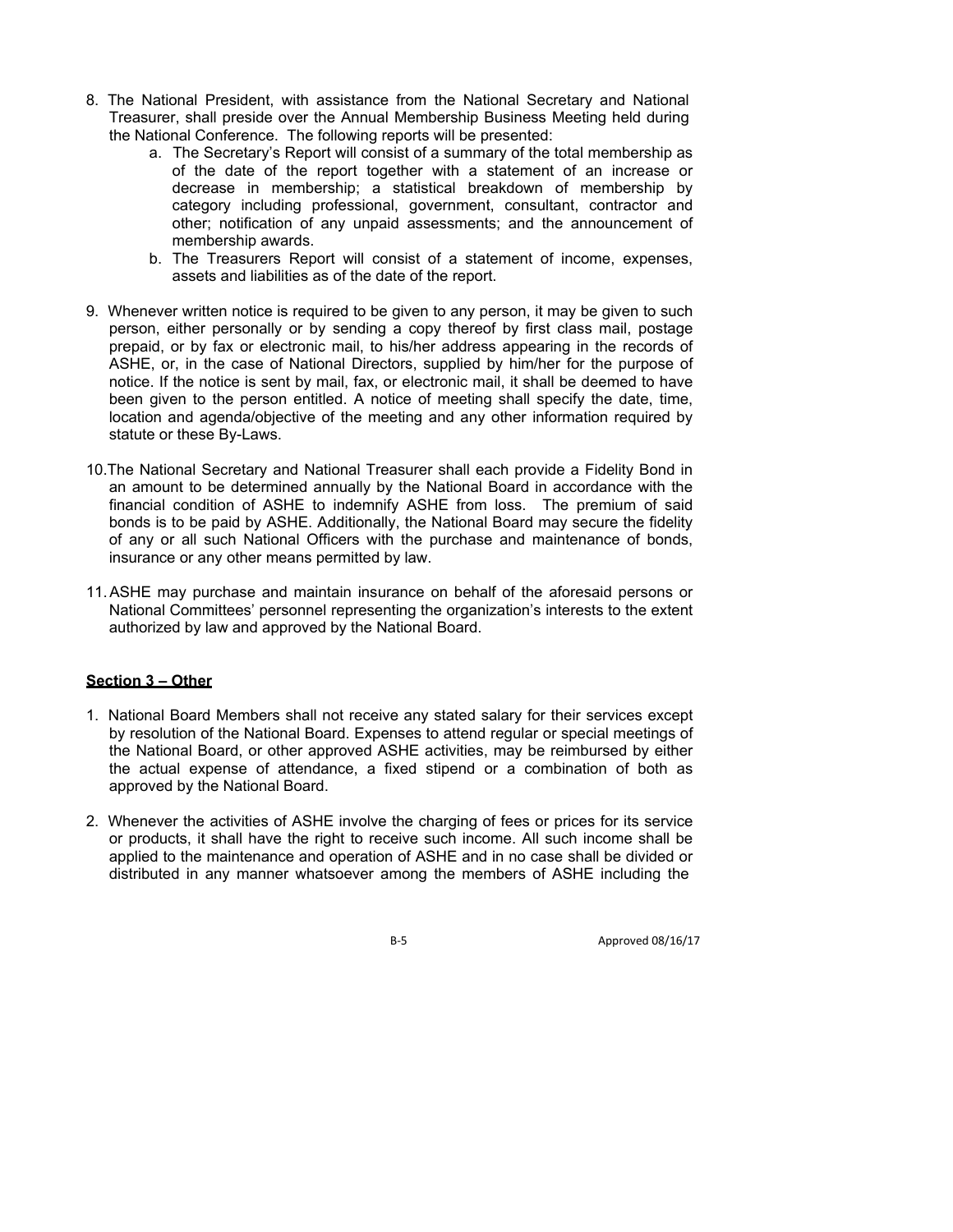National Board other than duly approved travel expenses incurred in the execution of their duties**.**

- 3. Whenever any written notice is required to be given under the provisions of the Pennsylvania Nonprofit Corporation Law statute or these By-Laws, a waiver thereof in writing, signed by the person or persons entitled to such notice, whether before or after the time stated therein, shall be deemed equivalent to the giving of such notice. Except as otherwise required by statute, neither the business to be transacted nor the purpose of a meeting need be specified in the waiver of notice of such meeting. In the case of a special meeting of members such waiver of notice shall specify the general nature of the business to be transacted. Attendance of a person at any meeting shall constitute a waiver of notice of such meeting, except where a person attends a meeting for the express purpose of objecting, at the beginning of the meeting, to the transaction of any business because the meeting was not lawfully called or convened.
- 4. The National Board recommends, but does not require, that Fidelity Bonds be obtained for the financial officers of each Section and each Region of ASHE in order to protect the Section or Region. The National Board and the ASHE organization shall not bear any responsibility or liability to the individual Section or Region whether or not a Fidelity Bond is obtained.

## **ARTICLE IV – NOMINATION AND ELECTION OF OFFICERS**

- 1. Elected National Board Officers shall be a President, 1<sup>st</sup> Vice-President, 2<sup>nd</sup> Vice President, Treasurer, and Secretary.
- 2. Each Regional Board shall nominate a National Director or Directors as their representative to the National Board. Each year to the extent possible, one-third of the National Directors shall be elected for a three-year term.
- 3. Nominations for Regional National Director(s) shall be made through the Regional Board of Directors by December  $1<sup>st</sup>$  of the year prior to the election. Each Regional Board shall solicit nominations for National Director from the Sections within the Region. The Regional Board will consider only the nominations received from the Sections to determine the recommended individual to the National Nominating Committee. However if no nominations are received from the Sections within the Regions then the Regional Board will be responsible for identifying the recommended individual. The Operations & Oversight Committee will provide oversight to ensure that the Sections have had adequate representation in the process. In selecting nominees, it is desirable that National Directors represent all elements of the highway/transportation industry.
- 4. In electing National Board members, every member of the ASHE organization shall have an opportunity to vote. No member shall sell his/her vote for money or anything

B-6 Approved 08/16/17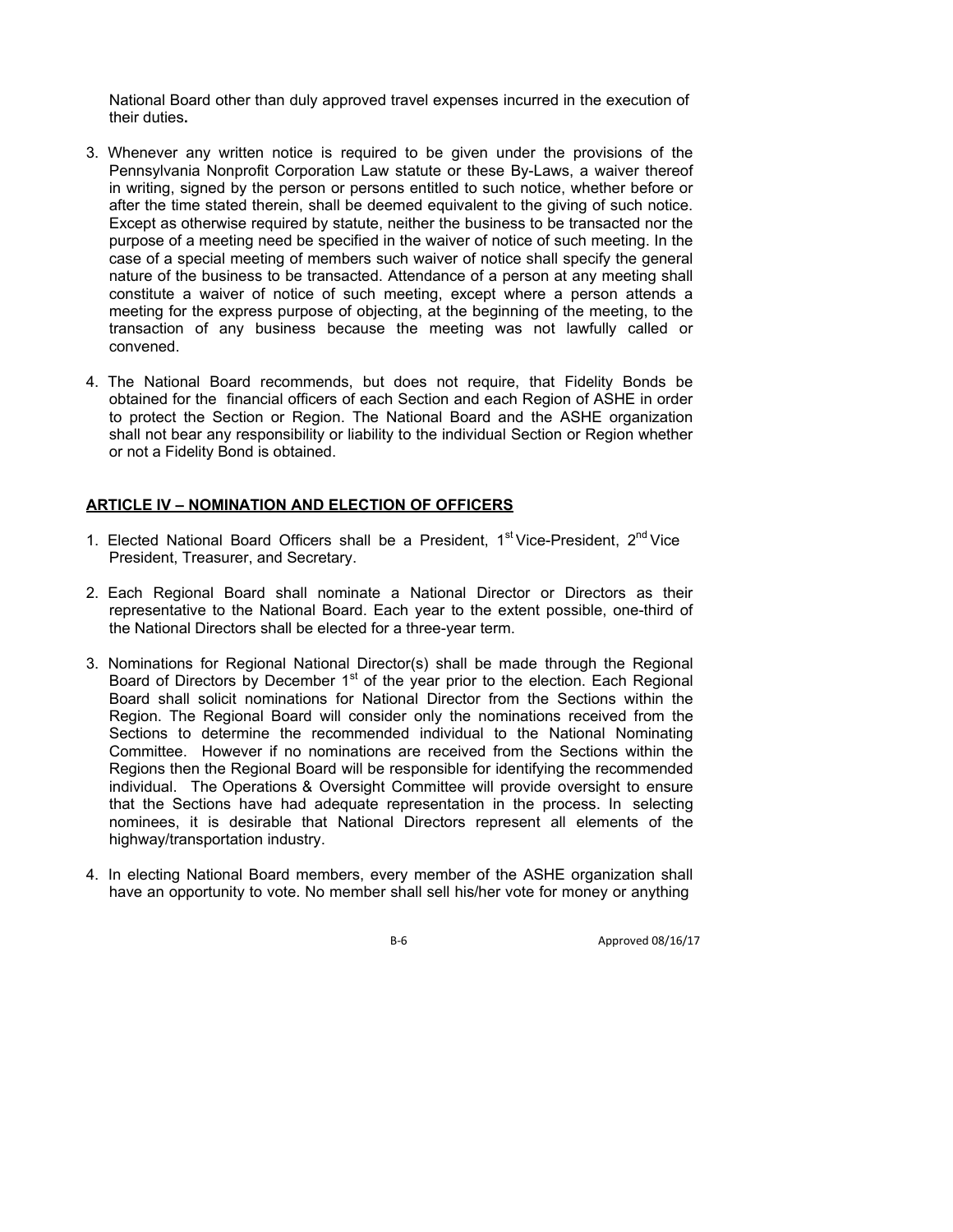of value. Upon request of a member, the books or records of membership shall be produced at any regular or special meeting of the ASHE organization. If at any meeting the right of any person to vote is challenged based on reasonable information and data, the National President or, in his/her absence, the presiding Officer shall require such books or records to be produced within a reasonable timeframe as evidence of the right of the person challenged to vote. All membership rights in the organization and its property shall cease on the termination of his/her membership for any reason.

- 5. Candidates for National positions of President, 1<sup>st</sup> Vice President, 2<sup>nd</sup> Vice President and Past National President shall have served previously on the National Board for at least one year or served as the Chair of a National Committee for at least two years. For the positions of National Secretary, Treasurer, Secretary-Elect, and Treasurer-Elect, a person must have served previously on the National Board for at least one year, or served as the Chair of a National Committee for two years, or served as a Regional Officer for two years or served on a Regional Board for four years. The National Officers shall desirably represent all elements of the highway/transportation industry. At any time, no more than two of the following Officers may be from the same Region: National President, National 1<sup>st</sup> Vice-President, and National 2<sup>nd</sup> Vice-President.
- 6. An officer-elect position for the outgoing Secretary and Treasurer positions will be filled one year prior to the end of their respective terms by the normal nomination process. This action will provide an appropriate transition period between the incoming and outgoing officers. The officer-elect Secretary and Treasurer will attend all Executive Board and Board of Directors meetings during the transition year; however, they will have no voting rights. After the one-year term as officers-elect, they will assume the official duties of National Secretary and Treasurer and begin their first three-year term.
- 7. Not less than sixty (60) days preceding the Annual Membership Business Meeting as established in Article VI, Section 3 of these By-Laws, the Nominating Committee shall nominate at least one willing candidate for each office to be elected and deliver the slate to the National Board for approval. Following the National Board approval, the National Secretary shall publish the slate of candidates to the membership no less than thirty (30) days prior to the Annual Membership Business Meeting.
- 8. Additional nominations may be submitted by correspondence to the National Secretary up until twenty-one (21) days prior to the general election at the Annual Membership Meeting, provided the nomination has been signed by at least ten (10) percent of the membership, and the nominee has agreed to serve if elected.
- 9. If there are no offices with contested races, the Immediate Past President shall conduct the election of officers at the Annual Membership Business Meeting by voice vote, requesting a motion to confirm the nominated slated by acclamation. If there is an office with more than one nominee, then the Nominating Committee shall conduct

B-7 Approved 08/16/17

**Comment [GDA1]:** Ditto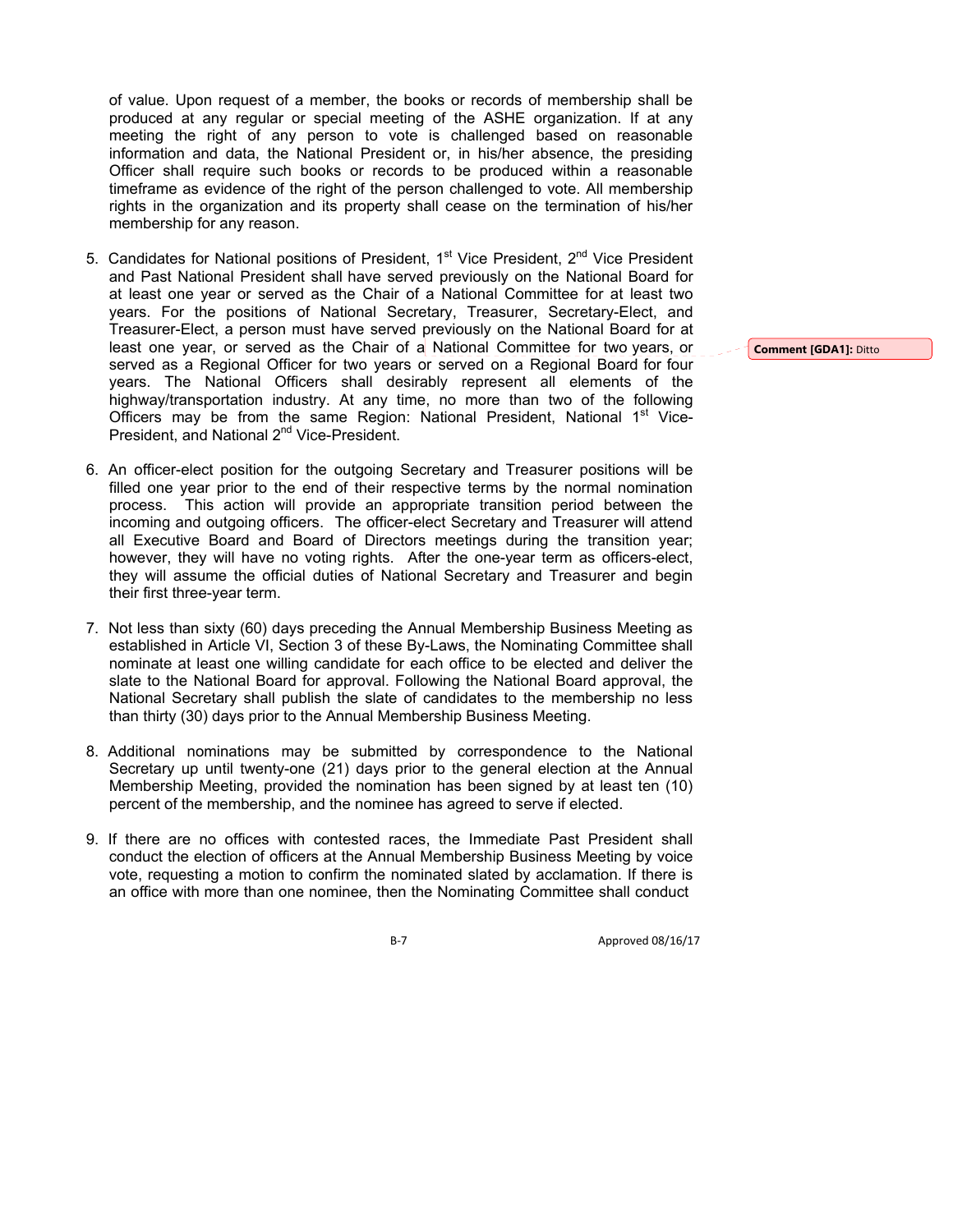the election of officers at the Annual Membership Business Meeting by secret, written ballot. The Nominating Committee shall tally the ballots and announce the results. The National Secretary also shall publish the results of the election via electronic mail to the membership.

- 10. A general announcement of the National Officers elected shall be published in the *scanner* and on the National ASHE Website.
- 11. In advance of any meeting of the National Board, the Board may appoint judges of election, who need not be members, to act at such meetings if deemed necessary. If judges of election are not so appointed, the presiding Officer of any such meeting may, and on the request of any member, make such appointment at the meeting. The number of judges shall be one or three. No person who is a candidate for office shall act as a judge of election.

### **ARTICLE V – OFFICERS, OFFICERS-ELECT AND DUTIES**

- 1. The National Officers, except for the Chair of the Operations & Oversight Committee, shall hold their term of office as noted below and shall have authority and perform such duties as provided by these By-Laws.
- 2. The Chair of the Operations & Oversight Committee shall be a National Director and shall be appointed by the President and have a one-year term.
- 3. The term of office for elected officers shall be as follows, except as provided otherwise in Article III, Section 1 for the replacement of a unexpired term:

| Office                           | Max. Term Limit    | Number of Terms                              |
|----------------------------------|--------------------|----------------------------------------------|
| President                        | One Year           | Not to Serve More Than Two Consecutive Terms |
| 1 <sup>st</sup> Vice President   | One Year           | Not to Serve More Than Two Consecutive Terms |
| 2 <sup>nd</sup> Vice President   | One Year           | Not to Serve More Than Two Consecutive Terms |
| Secretary                        | <b>Three Years</b> | May Serve Three Consecutive Terms            |
| Treasurer                        | <b>Three Years</b> | May Serve Three Consecutive Terms            |
| National Director(s) Three Years |                    | Not to Serve More Than Two Consecutive Terms |

*Note: The terms of the National Secretary and Treasurer shall be staggered by one year.*

- 4. The term of office shall begin at the close of the Annual Membership Business Meeting each year at which the officers elections are announced, and shall continue for the period stipulated above or until a successor is elected or appointed.
- 5. The National President shall:
	- a. Serve as the Chair of the National Board;

B-8 Approved 08/16/17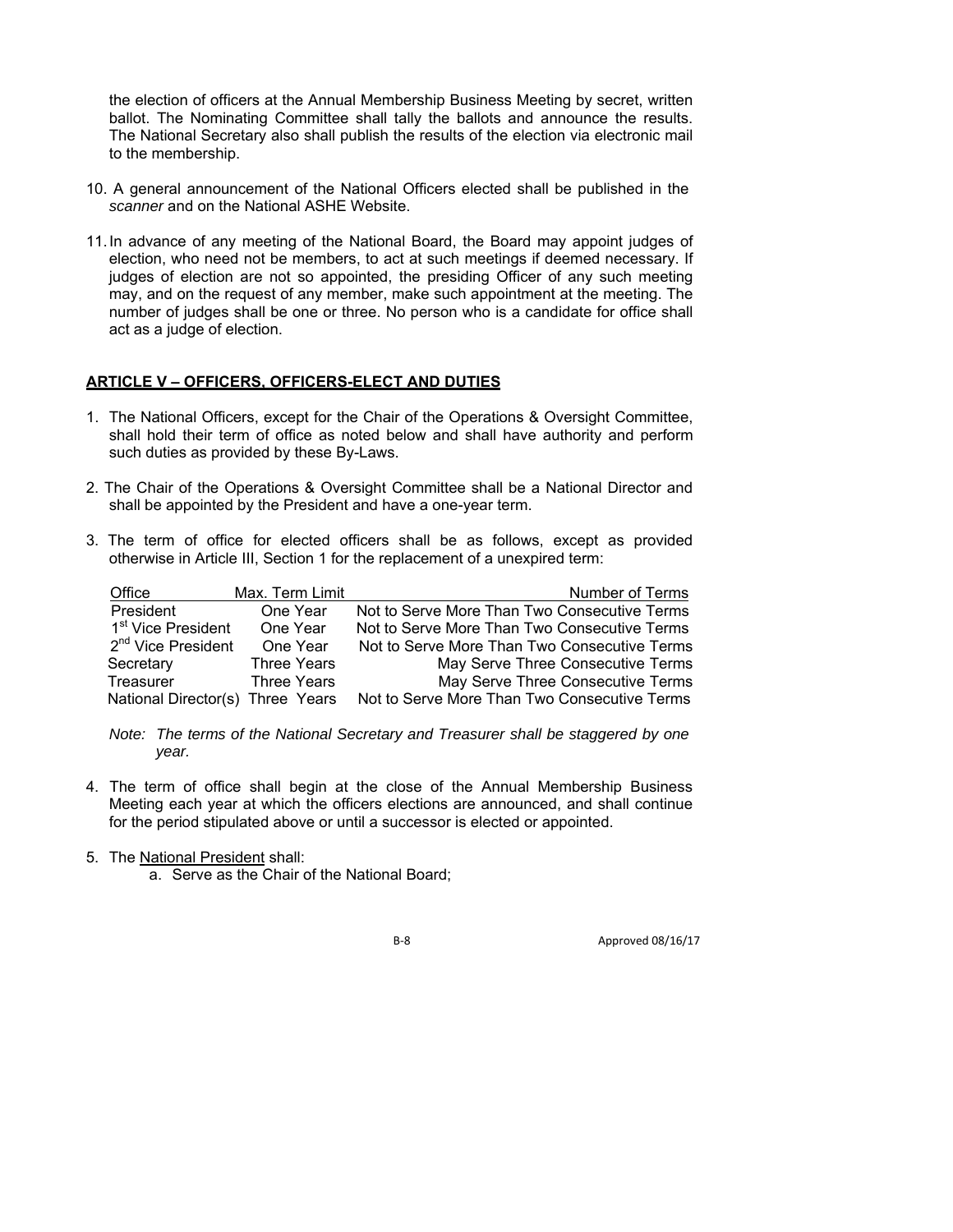- b. Subject to the National Board, have general and active management of the affairs of ASHE;
- c. Shall see that all orders and resolutions of the National Board are carried into effect, subject however to the right of the National Directors to delegate any specific powers, except such as may be by statute of the Commonwealth of Pennsylvania, exclusively conferred on the National President or to any other National Officer(s) of ASHE;
- d. Execute bonds, mortgages and other documents requiring a seal, under the seal of the corporation;
- e. Be responsible for obtaining the annual audit on behalf of ASHE. A certified CPA shall conduct an annual audit of the National Treasurer's records.
- f. Shall appoint the Chairperson for the Operations & Oversight Committee each year;
- g. Shall make National Committee assignments and identify respective National Board liaisons for their term in office.
- 6. The National 1<sup>st</sup> Vice-President shall:
	- a. Serve as the Vice Chair of the National Board;
	- b. Shall preside at all meetings in the absence of the National President;
	- c. Act in the capacity of liaison representative with the ASHE Sections/Regions, or other organizations and societies;
	- d. Monitor the Executive Committee's progress in achieving the goals established in the Strategic Plan.
- 7. The National 2<sup>nd</sup> Vice-President shall:
	- a. Preside at all meetings in the absence of the National President and National First Vice-President;
	- b. Assist in monitoring the individual Committees progress in achieving the goals established in the Strategic Plan.
- 8. The National Secretary shall:
	- a. Under the direction of the National President and the National Board, act as National Executive Officer of ASHE;
	- b. When possible, he/she shall attend all meetings of the National Board and/or all meetings of National Committees appointed by the National Board and record the proceedings;
	- c. He/she shall have custody of all official papers and records;
	- d. He/she shall conduct the official correspondence of ASHE and keep complete records;
	- e. At the Annual Membership Business Meeting held at the ASHE National Conference, he/she shall submit a report, in writing, concerning the duties and activities of the ASHE Office, including a statement of the status of the membership of ASHE;
	- f. He/she shall see that all monies due ASHE are collected and transferred to the custody of the National Treasurer;

B-9 Approved 08/16/17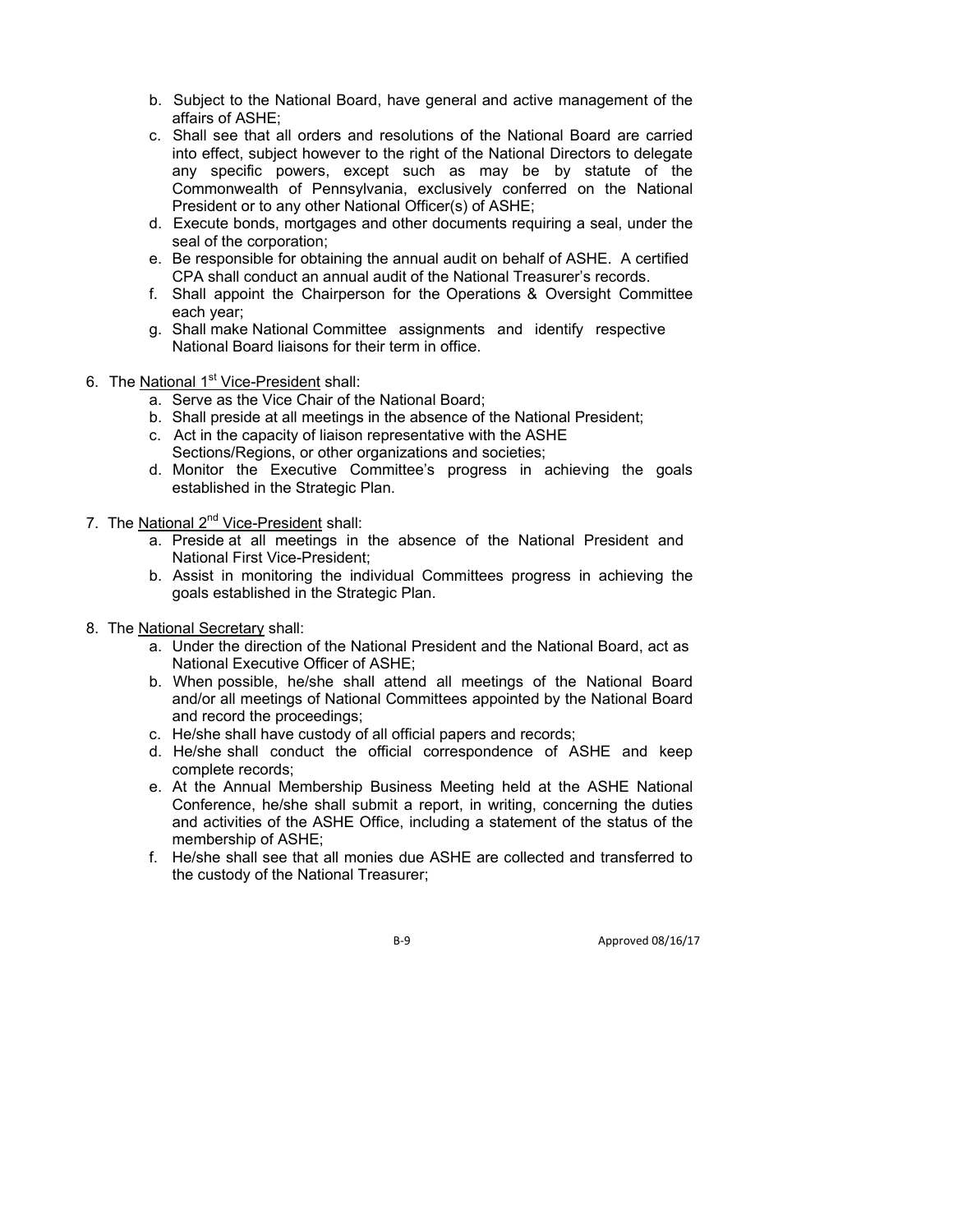- g. In cases of his/her absence or disability, a substitute may be appointed by the National President;
- h. At the expiration of his/her term of office he/she shall transfer to his qualified successor all relevant documents, material and equipment for which he/she shall receive a receipt of compliance;
- i. He/she shall give, or cause to be given, notice of National Meetings of the members and of the National Board;
- j. Shall perform such other duties as may be prescribed by the National Board or National President, under whose supervision he/she shall be;
- k. He/she shall keep in safe custody the corporate seal of ASHE, and when authorized by the National Board, affix the same to any instrument requiring it;
- l. Notify the membership of the elected National Board members.
- 9. The National Treasurer shall:
	- a. Receive all monies and deposit the same in the name of ASHE in depositories approved by the National Board;
	- b. Keep full records of ASHE National receipts and expenditures;
	- c. Pay all bills when certified and audited as provided by these By-Laws and as prescribed by the National Board;
	- d. Prepare a detailed quarterly treasurer's report, containing an itemized description of all expenditures and receipts during that time period compared to the annual budget, to be distributed at the National Board Meeting;
	- e. Make an annual report to the membership at the Annual Membership Business Meeting held at the ASHE National Conference;
	- f. At the expiration of his/her term of office, he/she shall turn over to his/her successor all books, papers and monies belonging to ASHE and take a receipt thereof.
- 10. The Immediate Past President shall:
	- a. Chair the Nomination Committee;
	- b. Act on recommendations of Committees;
	- c. Chair and serve on Committees;
	- d. Vote for Board Officers;
	- e. Vote on various issues brought before the National Board including but not limited to:
		- i. Changes to By-Laws;
		- ii. Expenditures, etc.
- 11. The Chairperson of the Operations & Oversight Committee (OOC) shall:
	- a. Chair the Operations & Oversight Committee;
	- b. Chair and serve on other committees as requested;
	- c. Provide Regional perspective and insight for Executive Committee consideration and decision making;
	- d. Provide Executive Committee feedback to the OOC and Regions.

B-10 Approved 08/16/17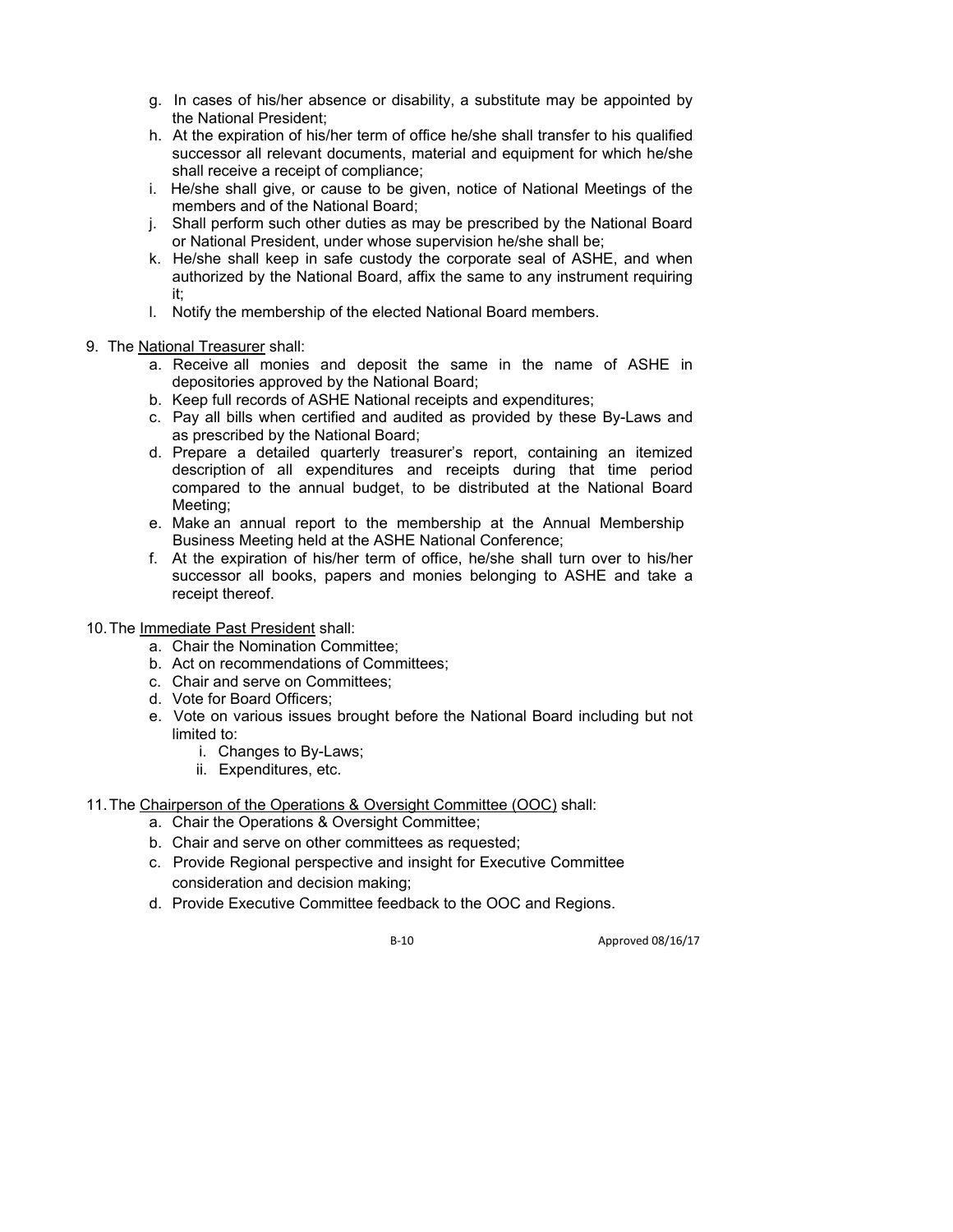- 12. The Officers-Elect for National Secretary and National Treasurer shall:
	- a. Attend all Executive Committee and Board of Directors meetings;
	- b. Learn the respective duties and activities performed by the Secretary or Treasurer;
	- c. Perform various tasks as assigned by the Secretary or Treasurer.
- 13. The National Directors shall:
	- a. Serve on both the National Board and the Regional Board;
	- b. Serve as the primary liaison between the activities of the Regional and National;
	- c. Chair and serve on committees;
	- d. Vote on various issues brought before the National Board including but not limited to:
		- i. Changes to By-Laws;
		- ii. Expenditures, etc.
- 14. The Committee Chairs shall:
	- a. Attend National Board meetings when invited by the National President;
	- b. Hold committee meetings as necessary to complete the tasks assigned by the National Board and attain goals established by their committees;
	- c. Provide a written report for each National Board meeting identifying committee activities for the previous three months.

## **ARTICLE VI – MEETINGS**

- 1. The National Board shall meet a minimum of three times within the fiscal year. No business shall be transacted unless a majority of the National Board is present.
- 2. Meetings of the National Board shall be held at such places and times to be designated by the National President.
- 3. The Annual Membership Business Meeting shall be held at the National Conference where members will elect the National Board and transact other appropriate business. The Annual Membership Business Meeting shall be held between May 1 and June 30 of each year. If the Annual Membership Business Meeting is not called and held within said designated time, any National Board Member may call such meeting.
- 4. Written notice of every meeting of the National Board, stating the date, time, location, and agenda/objective, shall be given by the National Secretary to each member of the National Board entitled to vote at the meeting at least ten (10) days prior to the date of the meeting unless a greater period of notice is required by statute in a particular case.

B-11 Approved 08/16/17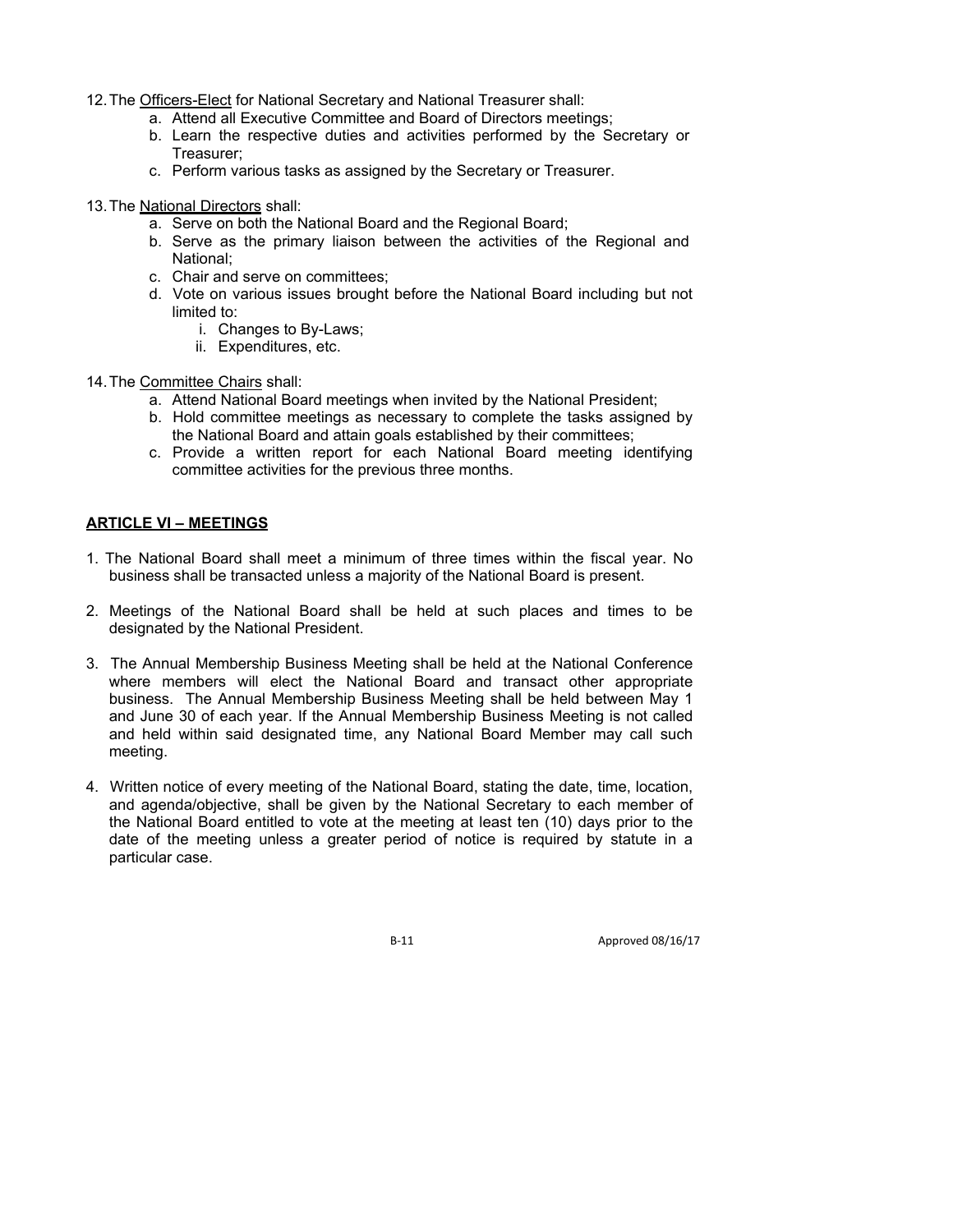- 5. Any action which may be taken at a meeting of the National Board may be taken without a meeting, if a consent in writing setting forth the action so taken is signed by a majority of the National Board in office and filed with the National Secretary, or the National Secretary certifies that a majority of National Board have approved said action by other communications. Other forms of communications include the use of electronic mail. Minutes of electronic meetings will be approved at the next Board Meeting.
- 6. Recommended agenda items for meetings of the National Board and the National Executive Committee are:
	- a. Call to Order
	- b. Welcome, Introductions and Remarks
	- c. Approval of Minutes of the Previous Meeting
	- d. National Secretary's Report
	- e. National Treasurer's Report
	- f. National President's Report
	- g. National President's Assistant's Report
	- h. National Committee Reports
	- i. Unfinished Business
	- j. New Business
	- k. National Directors' Reports
	- l. Next Board Meeting Information
	- m. Adjournment
- 7. The National Board Member's Reports shall be forwarded via electronic mail to the Assistant to the National President a minimum seven days prior to the National Board Meeting.
- 8. Special meetings of the National Board may be called at any time by the National President, or by a majority of the National Board, or by petition containing the signatures of at least ten percent (10%) of the eligible voting membership of ASHE. After any of these requirements have been met, the National Secretary shall be notified by the person or persons calling the meeting. It shall be the duty of the National Secretary to fix the time of the meeting which shall be held not more than sixty (60) days after the receipt of the request. If the National Secretary shall neglect or refuse to fix the time of the meeting, the person or persons calling the meeting may do so. In the case of a special meeting, the notice shall specify the general nature of the business to be transacted. Business transacted at all special meetings shall be confined to the objects stated in the meeting notice.
- 9. Persons authorized or required to give notice of a meeting of the National Board may, in lieu of any written notice of such a meeting, officially publish such meeting notice in the *scanner* and on the National ASHE Website.
- 10. Voting at the National Board meeting may be by ballot, consent, mail or any other reasonable means determined by the National Board.

B-12 Approved 08/16/17

**Comment [GDA2]:** I suggest we leave this as is even though each President may order the agenda items differently.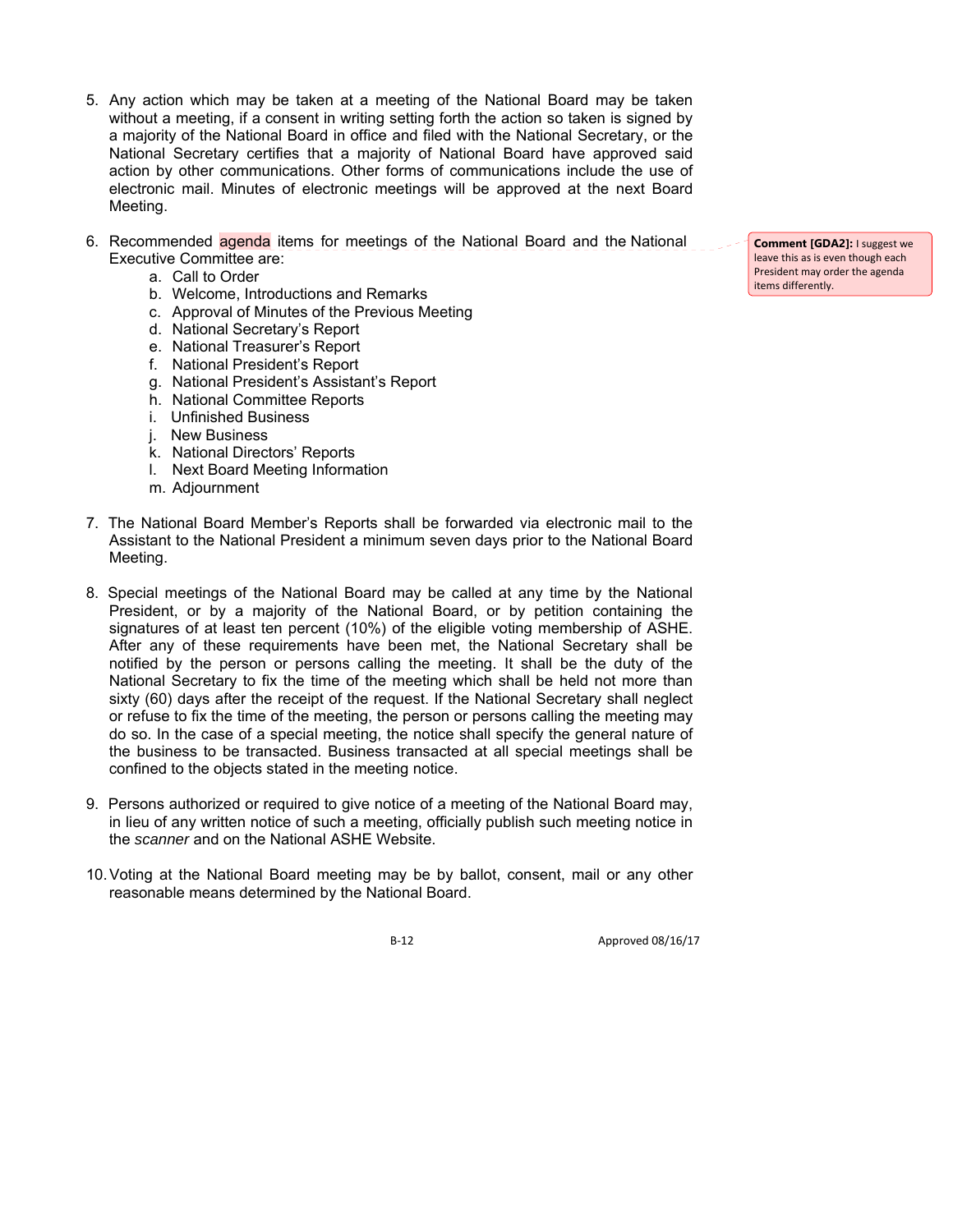11. Members may participate, at their cost, in a meeting of the National Board by means of conference telephone or similar communications equipment which enables all persons participating in the meeting to hear each other. Participating in a meeting pursuant to this Section shall constitute presence in person at such a meeting.

## **ARTICLE VII – ASSESSMENT FEES AND EXPENDITURES**

- 1. National Dues Assessments and Initiation Fees shall be established by the National Board, collected by the Sections and forwarded to the National Office. The amount of the initiation fee and first year's dues assessment shall be subject to annual review by the National Board.
- 2. The National initiation fee, the first year's dues assessment and the membership application form for each applicant approved by the Section shall be submitted to the National Secretary. The National Secretary, upon review of the application, will forward the member's membership pin and certificate of membership to the Section Secretary.
- 3. Each Section shall be advised of the amount of its annual National Dues Assessment in May of each year based on the current membership of the Section. National Dues are due June 1, the start of the new fiscal year. During the period from June 1 through September 30 each year, the Sections may correct their rosters and adjust their Dues Assessment by notifying the National Secretary of any delinquent members to be dropped. Annual Dues Assessment payments will be sent by the Section Secretary to the National Secretary no later than October 1 of each fiscal year. A ten percent (10%) late fee will be added to the assessments by the National Secretary for any Sections not paying their annual dues assessment by October 1<sup>st</sup>.

### **ARTICLE VIII – COMMITTEES**

- 1. The National President shall, within thirty (30) days after the Annual Membership Business Meeting to be held at the ASHE National Conference, appoint active members to National Committees with the exceptions stated below. Standing Committees shall include the following:
	- a. Executive
	- b. Budget/Finance/Audit
	- c. Operations & Oversight
	- d. Outreach
	- e. Nominating
	- f. National Conference

**Comment [GDA3]:** This may be a little confusing. The incoming President will still appoint members for all National committees, not just the new standing committees.

B-13 Approved 08/16/17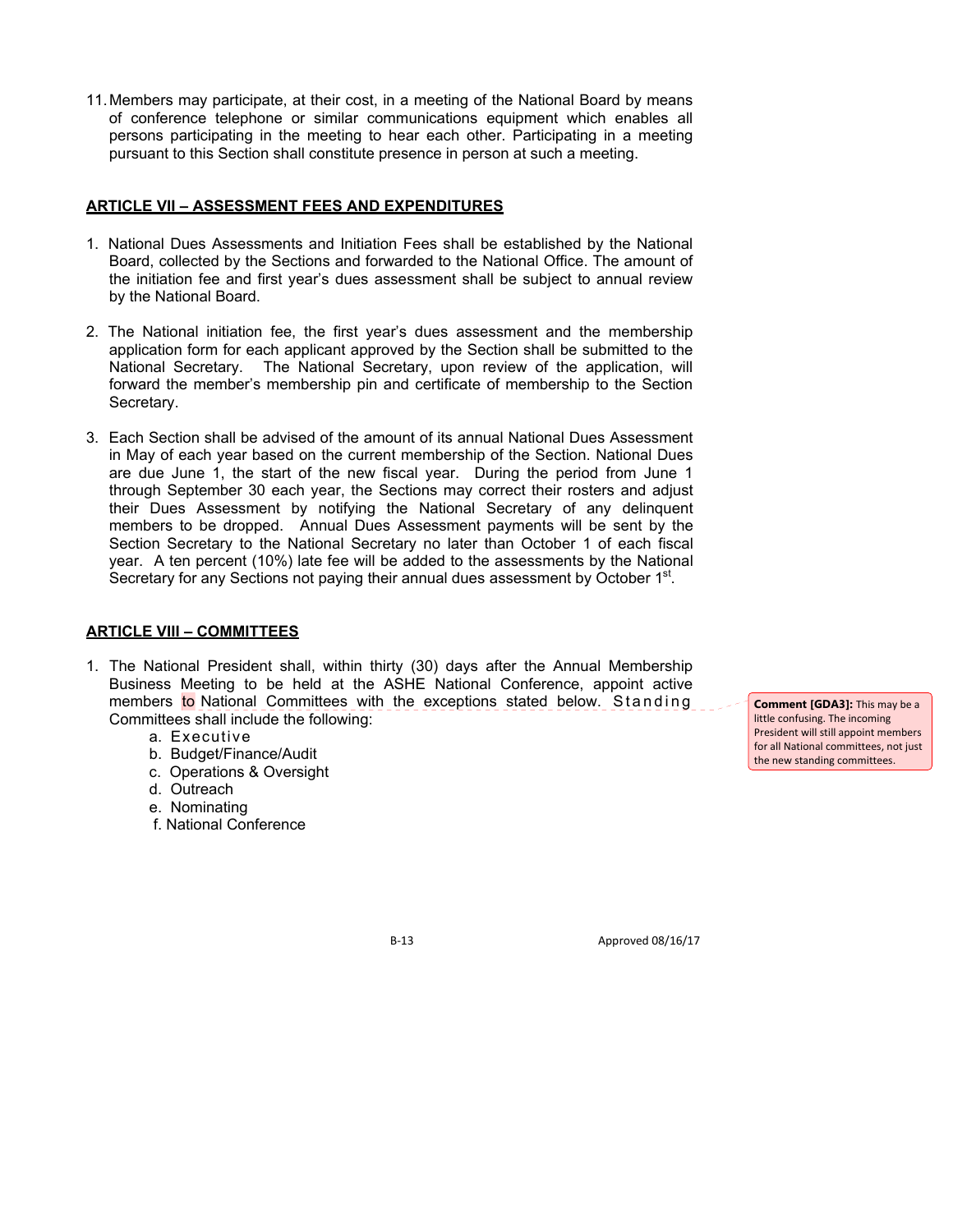Exceptions: The Immediate Past National President shall serve as the Chair of the Nominating Committee and the 1<sup>st</sup> Vice President shall serve as the Chair of the Budget/Finance/Audit Committee. Special Committees may be appointed at the discretion of the National President.

- complete specific assigned tasks and to provide information and recommendations to the National Board. Committee Chairs may establish subcommittees for their committee as needed to accomplish specific assignments/tasks with the concurrence of the National Board.
- 3. No committees shall have the power or authority to:
	- a. Submit to the ASHE members for their approval any action that is required by statute to be approved by the membership or the National Board;
	- b. Fill vacancies in the National Board;
	- c. Adopt, amend or repeal these By-Laws;
	- d. Amend or repeal any resolution of the National Board;
	- e. Act on matters committed by these By-Laws or by resolution of the National Board to another committee of the National Board.
- 4. Standing committees shall consist of not less than three members. Whenever the scope and duties of any standing committee warrant larger membership, the National President shall be empowered to increase the committee to the desired proportion.

### **ARTICLE IX – INDEMNIFICATION**

- 1. ASHE shall indemnify each of its National Directors, Officers and employees whether or not then in service as such (and his/her executor, administrator and heirs), against all reasonable expenses actually and necessarily incurred by him/her in connection with the defense of any litigation to which the individual may have been a party because he/she is or was a National Director, Officer or employee of ASHE. The individual shall have no right to reimbursement, however, in relation to matters as to which he/she has been adjudged liable to ASHE for negligence or misconduct in the performance of his/her duties, or was derelict in the performance of his/her duty as National Director, Officer or employee by reason of willful misconduct, bad faith, gross negligence or reckless disregard for the duties of his/her office or employment. The right to indemnity for expenses shall also apply to the expenses of suits, which are compromised or settled if the court having jurisdiction in the matter shall approve such settlement.
- 2. A National Director shall not be personally liable for monetary damages for any action taken or for any failure to take action, as a National Director, unless:
	- a. The National Director has breached or failed to perform the duties of his/her office;
	- b. The breach or failure to perform constitutes self-defeating, willful misconduct or recklessness.

B‐14 Approved 08/16/17

**Comment [GDA4]:** This committee is no longer a standing committee.